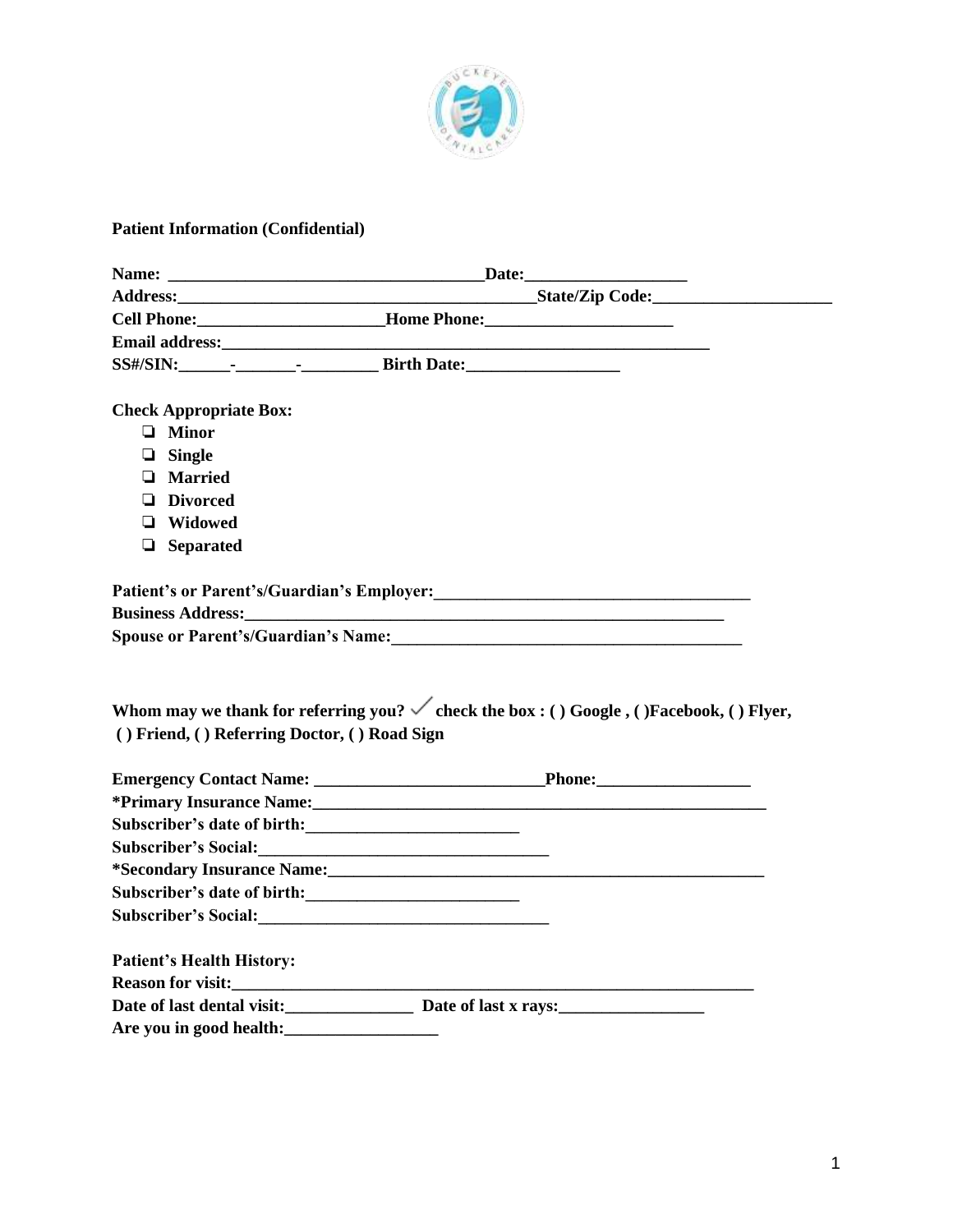

| <b>Preferred Pharmacy</b> |                      |       |               |  |  |  |
|---------------------------|----------------------|-------|---------------|--|--|--|
| Name:                     | <b>Phone Number:</b> |       |               |  |  |  |
| <b>Street:</b>            | Zip:                 | Citv: | <b>State:</b> |  |  |  |

## **Allergies:**

- ❏ **Local Anesthetics Like Novocaine**
- ❏ **Penicillin or other Antibiotics**
- ❏ **Sulfa Drugs**
- ❏ **Barbiturates,Sedatives or Sleeping Pills**
- ❏ **Aspirin**
- ❏ **Iodine**
- ❏ **Any Metals**
- ❏ **Latex/Rubber**
- ❏ **Other(please list)\_\_\_\_\_\_\_\_\_\_\_\_\_\_\_\_\_\_\_\_\_\_\_\_**

**Are you Pregnant or think you may be pregnant? \_\_\_\_\_\_\_\_\_\_\_\_\_\_\_\_\_\_\_\_\_**

**Are you nursing?\_\_\_\_\_\_\_\_\_\_\_\_\_\_\_\_\_ Are you taking birth control pills?\_\_\_\_\_\_\_\_\_**

**\*Oral Health\***

| Have you ever been treated for periodontal (gum) disease? |
|-----------------------------------------------------------|
| Have you ever had Novocaine or other local anesthetic?    |
| How happy are you with your smile $(1-10)$ ?              |

**Are you currently wearing dentures? \_\_\_\_\_\_\_**

**Age of dentures? \_\_\_\_\_\_\_**

**Please check any conditions that apply to you below:**

- ❏ **Teeth grinding/clenching**
- ❏ **Mouth sores**
- ❏ **Difficulty chewing/swallowing**
- ❏ **Pain in jaw (TMJ)**
- ❏ **Swollen or bleeding gums**
- ❏ **Broken or loose teeth**
- ❏ **Sensitive teeth**
- ❏ **Use tobacco products**

**\*Health History\***